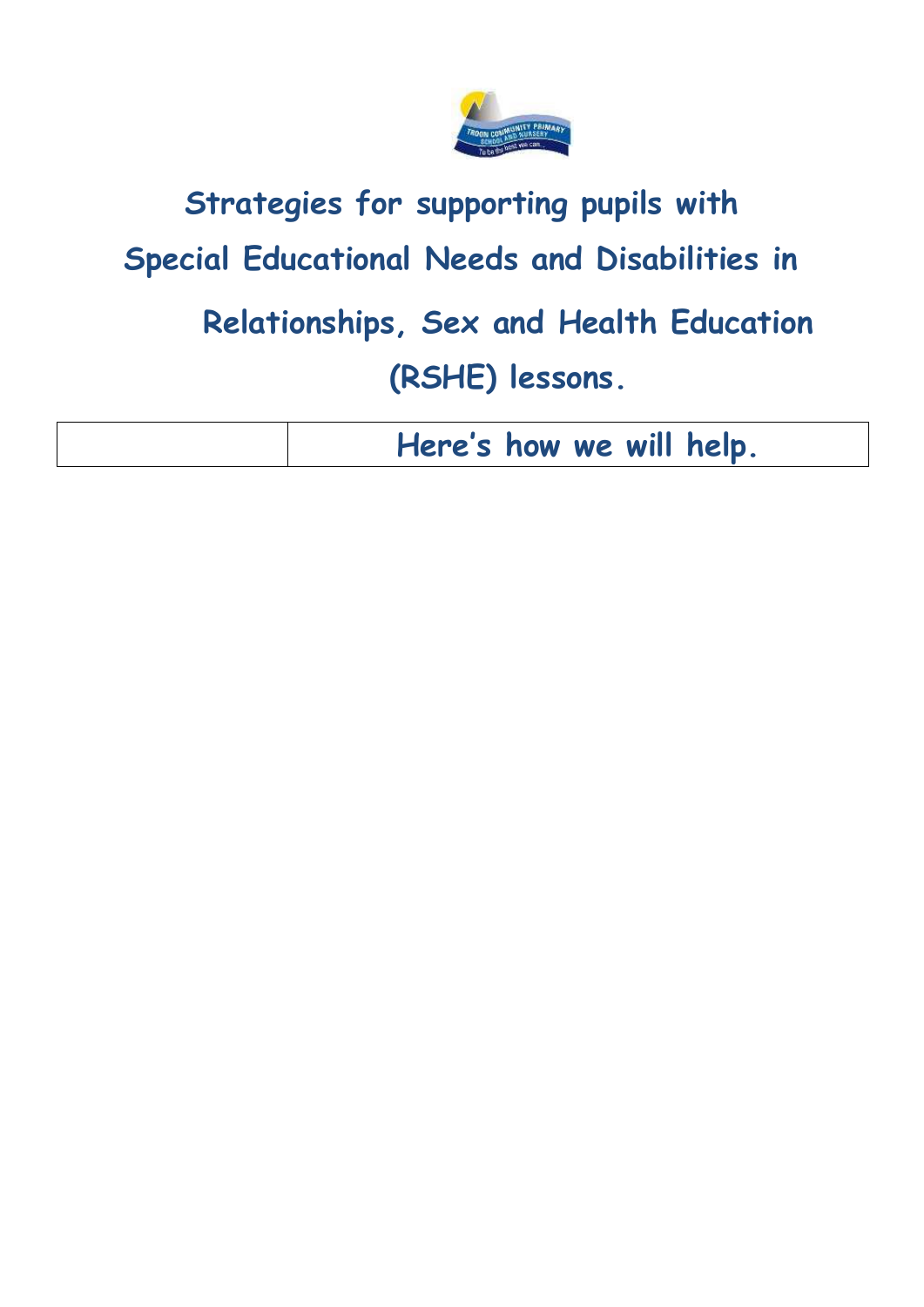|                      | Classroom environment/set up:                                                                                                                                                                                                                                                                                                                                                                                                                                                                      |
|----------------------|----------------------------------------------------------------------------------------------------------------------------------------------------------------------------------------------------------------------------------------------------------------------------------------------------------------------------------------------------------------------------------------------------------------------------------------------------------------------------------------------------|
| <b>Attention</b>     | Ensure all adults in the lesson know the child well and can recognise when                                                                                                                                                                                                                                                                                                                                                                                                                         |
|                      | to enforce rules and when not to. A non-confrontational approach will                                                                                                                                                                                                                                                                                                                                                                                                                              |
| Deficit              | help the child to self-regulate and reduce any anxiety and arousal;                                                                                                                                                                                                                                                                                                                                                                                                                                |
|                      | Ensure any rules are consistently implemented and reinforced - for<br>$\bullet$                                                                                                                                                                                                                                                                                                                                                                                                                    |
| <b>Hyperactivity</b> | example those during group discussions. (School rules may need to be                                                                                                                                                                                                                                                                                                                                                                                                                               |
| <b>Disorder</b>      | differentiated)                                                                                                                                                                                                                                                                                                                                                                                                                                                                                    |
|                      | Consider seating arrangements to minimise distractions (eq at the end of<br>$\bullet$<br>a row, or the back of the classroom). Paired working, or support from a<br>positive role model may help the child to focus. They may also struggle to<br>work in a group, so paired seating may be preferable;<br>Allow a calming-down period before the lesson starts, especially if it<br>$\bullet$<br>follows a breaktime/lunchtime, as transition points may be difficult for<br>the child to manage. |
|                      | Resources and equipment you might consider before the lesson:                                                                                                                                                                                                                                                                                                                                                                                                                                      |
|                      | A timer will provide a focus for the child's attention, enabling them to<br>$\bullet$<br>complete a task;                                                                                                                                                                                                                                                                                                                                                                                          |
|                      | A 'time-out' card. This may support the child with moderating their own<br>$\bullet$                                                                                                                                                                                                                                                                                                                                                                                                               |
|                      | behaviour and to take responsibility for their actions;                                                                                                                                                                                                                                                                                                                                                                                                                                            |
|                      | Listening to music on headphones while engaging with sedentary tasks,<br>$\bullet$                                                                                                                                                                                                                                                                                                                                                                                                                 |
|                      | tests, or extended writing may help focus attention;                                                                                                                                                                                                                                                                                                                                                                                                                                               |
|                      | Consider which rewards you might use to reinforce positive behaviour (in<br>$\bullet$<br>discussion with the child) and ensure these are given immediately upon<br>task completion;                                                                                                                                                                                                                                                                                                                |
|                      | The child may wish to use a word processor if their work is disorganised<br>$\bullet$<br>/illegible;                                                                                                                                                                                                                                                                                                                                                                                               |
|                      | A 'stress ball', or other fiddle object (agreed by the SENCO) may help<br>$\bullet$<br>with concentration.                                                                                                                                                                                                                                                                                                                                                                                         |
|                      | Teaching methods to consider:                                                                                                                                                                                                                                                                                                                                                                                                                                                                      |
|                      | Ensure instructions are delivered clearly, concisely and step by step. Ask<br>the child to repeat them back, or have them written on a prompt sheet;                                                                                                                                                                                                                                                                                                                                               |
|                      | Explicitly teach, reinforce and role model strategies to improve listening<br>$\bullet$<br>skills and encourage note taking;                                                                                                                                                                                                                                                                                                                                                                       |
|                      | Encourage the use of pictures, or diagrams to represent thoughts and                                                                                                                                                                                                                                                                                                                                                                                                                               |
|                      | ideas;                                                                                                                                                                                                                                                                                                                                                                                                                                                                                             |
|                      | Use subtle, visual pre-agreed cues, to remind the child when they are off                                                                                                                                                                                                                                                                                                                                                                                                                          |
|                      |                                                                                                                                                                                                                                                                                                                                                                                                                                                                                                    |
|                      | task, or behaviour is inappropriate, (eg. a tap on the desk to re-focus<br>attention);                                                                                                                                                                                                                                                                                                                                                                                                             |
|                      | Provide a mix of activities to suit a range of learning styles, especially<br>$\bullet$                                                                                                                                                                                                                                                                                                                                                                                                            |
|                      | including kinaesthetic activities. With this in mind, plan in time-limited                                                                                                                                                                                                                                                                                                                                                                                                                         |

learning breaks to allow for the release of excess energy. (an active 'job'

might be useful strategy to break up the lesson).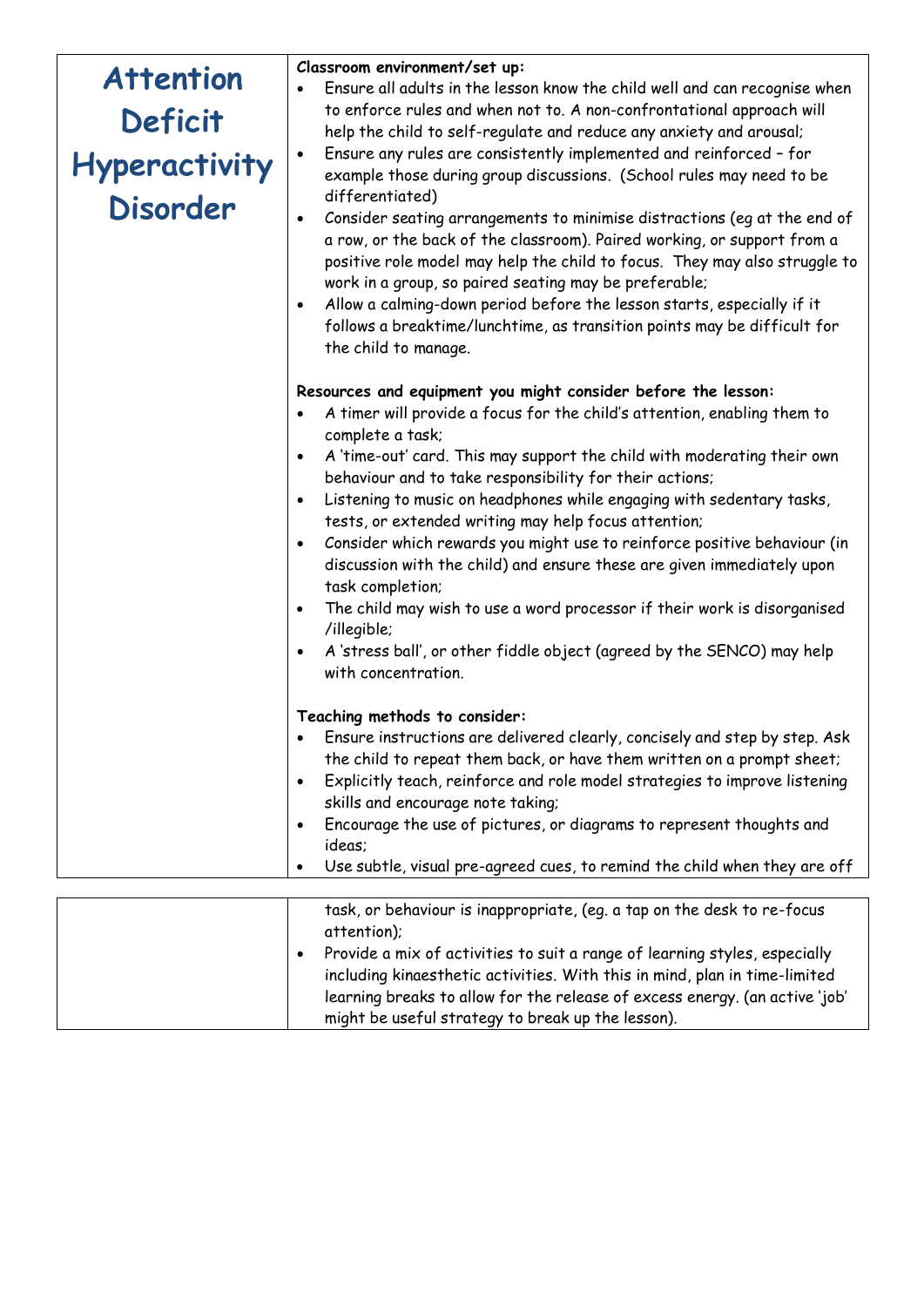| Anxiety         | Classroom environment/set up:<br>There are many types of anxiety and these will often accompany many areas<br>of SEND. Ensure that you are familiar with the cause of anxiety for the<br>particular child and how this manifests - bearing in mind that sometimes<br>there may be no outward signs at all. Knowing the child really well will help<br>with this. This is especially important in a subject such as RSHE, which often<br>involves discussing feelings, thoughts, memories, families and, sometimes,<br>sensitive issues.<br>Prior to the start of the lesson, discuss with the child where they would<br>prefer to sit. They may also prefer to enter the classroom first and get<br>themselves settled, or after the rest of the class is settled. This may<br>change depending on circumstances at the time;<br>Seating plans are very important for the child with anxiety. Let them<br>$\bullet$<br>know before the lesson if the usual seating plan is due to change during<br>the activity. Carefully plan groupings/pairings and be aware of who the<br>child feels most comfortable with sitting next to and having them support<br>them with their work;<br>Ensure the child is prepared and knows what to expect prior to the<br>$\bullet$<br>lesson. This may include a list of vocabulary that will be covered, the<br>activities involved etc;<br>If a supply teacher (or another member of staff) is covering a lesson,<br>٠<br>ensure that the child is made aware of this, so that it is not a surprise to<br>them.<br>Resources and equipment you might consider before the lesson:<br>Consider the use of a 'help' card, which the child can use if they feel<br>anxious/overwhelmed, so that they can go somewhere they feel safe to<br>calm down. |
|-----------------|--------------------------------------------------------------------------------------------------------------------------------------------------------------------------------------------------------------------------------------------------------------------------------------------------------------------------------------------------------------------------------------------------------------------------------------------------------------------------------------------------------------------------------------------------------------------------------------------------------------------------------------------------------------------------------------------------------------------------------------------------------------------------------------------------------------------------------------------------------------------------------------------------------------------------------------------------------------------------------------------------------------------------------------------------------------------------------------------------------------------------------------------------------------------------------------------------------------------------------------------------------------------------------------------------------------------------------------------------------------------------------------------------------------------------------------------------------------------------------------------------------------------------------------------------------------------------------------------------------------------------------------------------------------------------------------------------------------------------------------------------------------------------------------|
|                 | Teaching methods to consider:                                                                                                                                                                                                                                                                                                                                                                                                                                                                                                                                                                                                                                                                                                                                                                                                                                                                                                                                                                                                                                                                                                                                                                                                                                                                                                                                                                                                                                                                                                                                                                                                                                                                                                                                                        |
|                 | The child may find certain teachers difficult to cope with. This may be<br>for a variety of reasons and they may not be able to verbalise these<br>feelings. If you notice a child is anxious around you, please adapt your<br>behaviour accordingly to make them feel more comfortable.                                                                                                                                                                                                                                                                                                                                                                                                                                                                                                                                                                                                                                                                                                                                                                                                                                                                                                                                                                                                                                                                                                                                                                                                                                                                                                                                                                                                                                                                                             |
|                 | Classroom environment/set up:                                                                                                                                                                                                                                                                                                                                                                                                                                                                                                                                                                                                                                                                                                                                                                                                                                                                                                                                                                                                                                                                                                                                                                                                                                                                                                                                                                                                                                                                                                                                                                                                                                                                                                                                                        |
| <b>Autism</b>   | A child with ASD may find RSHE a particularly challenging curriculum area,                                                                                                                                                                                                                                                                                                                                                                                                                                                                                                                                                                                                                                                                                                                                                                                                                                                                                                                                                                                                                                                                                                                                                                                                                                                                                                                                                                                                                                                                                                                                                                                                                                                                                                           |
| Spectrum        | however, using some of these strategies may help provide the environment                                                                                                                                                                                                                                                                                                                                                                                                                                                                                                                                                                                                                                                                                                                                                                                                                                                                                                                                                                                                                                                                                                                                                                                                                                                                                                                                                                                                                                                                                                                                                                                                                                                                                                             |
|                 | for them to feel safe and secure in order to access some of the activities:<br>Take time to build a good, trusting relationship with the child. This will                                                                                                                                                                                                                                                                                                                                                                                                                                                                                                                                                                                                                                                                                                                                                                                                                                                                                                                                                                                                                                                                                                                                                                                                                                                                                                                                                                                                                                                                                                                                                                                                                            |
| <b>Disorder</b> | also help adults understand the most appropriate way to respond to any<br>behaviour, at a given time;                                                                                                                                                                                                                                                                                                                                                                                                                                                                                                                                                                                                                                                                                                                                                                                                                                                                                                                                                                                                                                                                                                                                                                                                                                                                                                                                                                                                                                                                                                                                                                                                                                                                                |
|                 | Ask the child where they would prefer to sit in the classroom. Avoid<br>$\bullet$<br>changing this seating plan without plenty of warning, as this could cause<br>anxiety. Think carefully about who is sat near to the child, as they may<br>feel uncomfortable around certain children who may be a 'trigger' for<br>them;<br>When planning group work, ask the child who they would prefer to work<br>٠<br>with, or offer the chance to work by themselves (or with their TA).<br>Ensure that groups/pairs are carefully planned to provide                                                                                                                                                                                                                                                                                                                                                                                                                                                                                                                                                                                                                                                                                                                                                                                                                                                                                                                                                                                                                                                                                                                                                                                                                                       |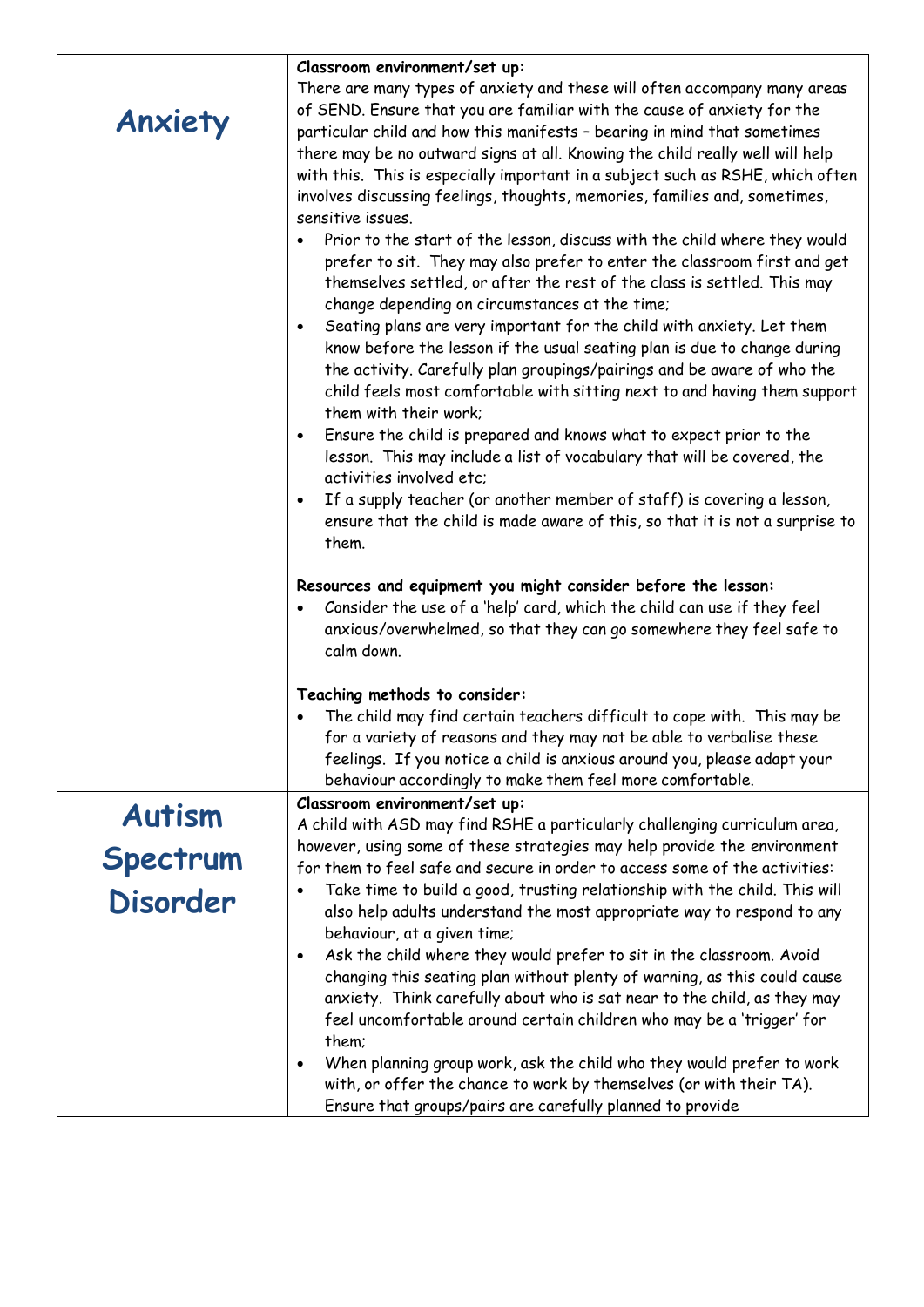| supportive/positive role models; |
|----------------------------------|
|----------------------------------|

| $\bullet$ | Ensure that both the child and their TA are prepared for what is coming   |
|-----------|---------------------------------------------------------------------------|
|           | up next and what the lesson is about, so that they know the expectations. |
|           | Ensure you pre-warn the child (and TA) of any changes, to avoid anxiety   |
|           | and allow them both time to prepare for the change;                       |

- Be mindful of sensory processing difficulties and ensure the learning environment is neither over, or under, stimulating for the child;
- Provide a safe, familiar breakout space for the child, so that they can have sensory breaks when needed;
- If the child's behaviour becomes challenging, it is important to remember that this is often communicating a need, or difficulty. Look beyond the behaviour and ask for support from the SEND team if necessary. Sometimes, the child may just need time out from the class in their break out space and may then feel ready to return again to the class;
- Display in class what is coming up next (as another way of preparing the child). Even if the child doesn't look like they are taking any notice of this, they may still be taking it in;
- Role model and encourage positive and supportive behaviour to the child's peers. At times, the child may call out or try to make the class laugh etc. Explain to the class how important it is that they don't react and that this will help the child to remain focused and calm.

## **Resources and equipment you might consider before the lesson:**

- Give instructions using tick lists, breaking down the task into manageable chunks;
- Provide vocabulary, structure, or starting ideas for the lesson.
- Use visuals and structured tasks, incorporating the child's own interests wherever possible. Find out which ones work and use them all of the time, even if it doesn't seem that the child needs them;
- Consider the use of 'speech to text' technology, so there is less writing;
- Allow the use of fiddle toys in class. The child may also prefer to sit on a gym ball/wobble cushion/special seat to provide sensory feedback and help them self-regulate and focus;
- The child may choose to do the work in different orders, or at a different time of the day to suit them (in discussion/negotiation with their TA). Provide additional resources, such as printouts of PowerPoint slides, word banks etc so that the child has access to the same supporting resources as the rest of the class would have had during the lesson. You might also consider providing a simple lesson plan breakdown for the TA to follow, in case the child was out of the room during the input part of the lesson;
- Some of the lesson plans for RSHE may be suitable to be adapted to social stories, as a familiar way for the child to access the learning intensions for the lesson.

## **Teaching methods to consider:**

- Avoid open-ended questions;
- Provide time to process information;
- Encourage the child to demonstrate/present their learning in alternative ways which suit them;
- Provide clear timelines for when things need to be achieved and make expectations really clear (ie how many sentences, how many pieces of work etc to be completed in a time frame, or before a reward is achieved).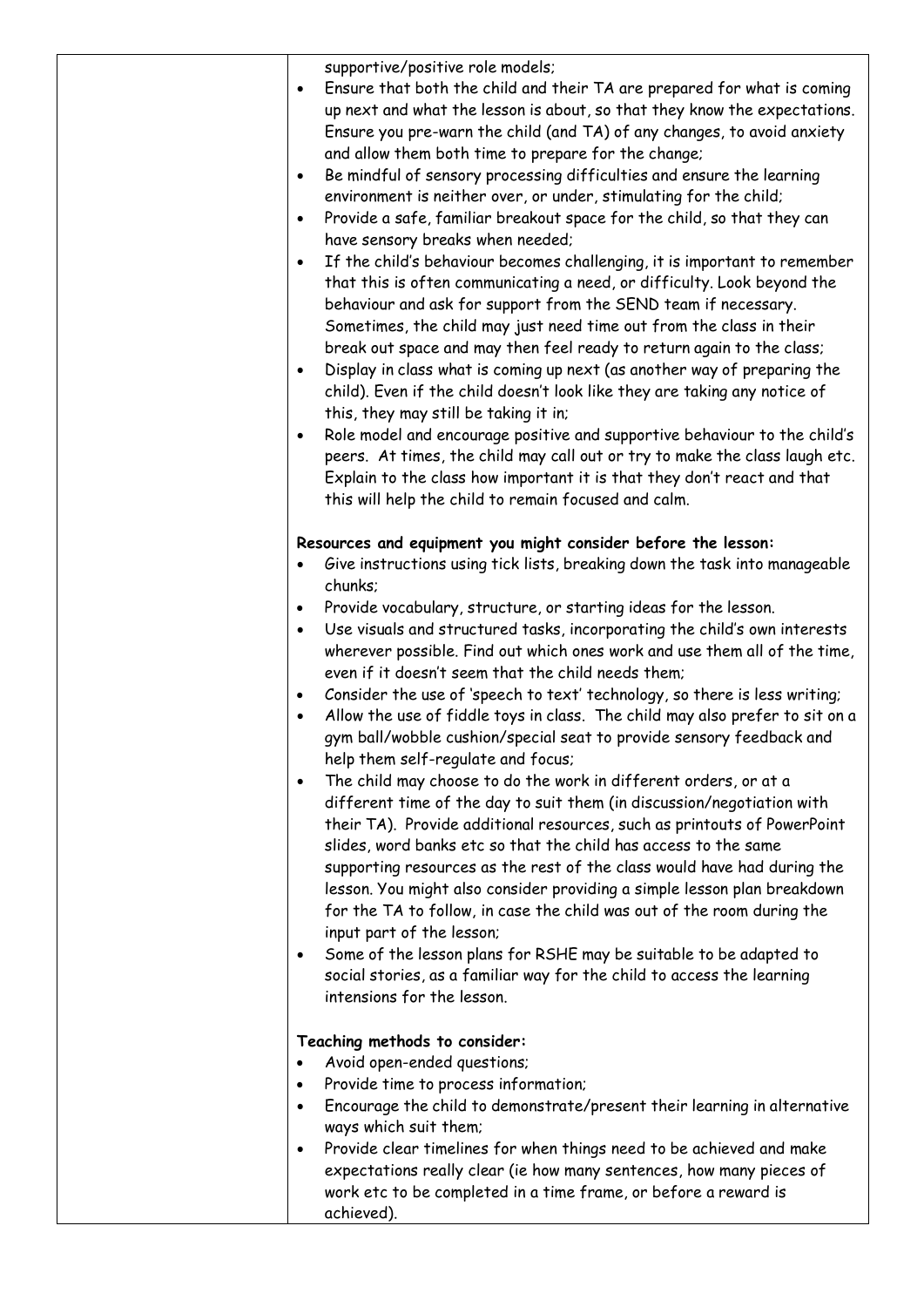| <b>Dyscalculia</b> | Although maths is unlikely to be focused on during a PSHE lesson, some of<br>these strategies may still be applicable and worth bearing in mind as things to<br>try.<br>Resources and equipment you might consider before the lesson:<br>Provide written instructions, printed diagrams and personalised<br>$\bullet$<br>worksheets with a worked example (where appropriate/relevant) for the<br>child to follow, to help them keep up in class;<br>Tracking from the whiteboard to paper may be difficult. Share the lesson<br>$\bullet$<br>with the child, so they can follow it on a laptop (if used);<br>Provide print outs of diagrams and visual support in lessons.<br>$\bullet$<br>Teaching methods to consider:<br>The child may work slower than peers. Be sensitive to this and supportive<br>of any additional time/repetition they may need;<br>The child may become easily overwhelmed and anxious; they may shut<br>$\bullet$<br>down and employ avoidance strategies. You can interrupt this cycle by<br>scaffolding the child's work and supporting them. |
|--------------------|-----------------------------------------------------------------------------------------------------------------------------------------------------------------------------------------------------------------------------------------------------------------------------------------------------------------------------------------------------------------------------------------------------------------------------------------------------------------------------------------------------------------------------------------------------------------------------------------------------------------------------------------------------------------------------------------------------------------------------------------------------------------------------------------------------------------------------------------------------------------------------------------------------------------------------------------------------------------------------------------------------------------------------------------------------------------------------|
|                    | Resources and equipment you might consider before the lesson:                                                                                                                                                                                                                                                                                                                                                                                                                                                                                                                                                                                                                                                                                                                                                                                                                                                                                                                                                                                                               |
| <b>Dyslexia</b>    | When preparing resources:<br>- keep sentences and written instructions short and simple to read;<br>- check reading ages and ensure any work is differentiated appropriately;<br>- use pastel shades of paper (cream is a good alternative to white) and matt<br>paper which reduces 'glare';                                                                                                                                                                                                                                                                                                                                                                                                                                                                                                                                                                                                                                                                                                                                                                               |
|                    | - avoid black text on a white background and light text on a dark background;                                                                                                                                                                                                                                                                                                                                                                                                                                                                                                                                                                                                                                                                                                                                                                                                                                                                                                                                                                                               |
|                    | - use text font size 12, or above;                                                                                                                                                                                                                                                                                                                                                                                                                                                                                                                                                                                                                                                                                                                                                                                                                                                                                                                                                                                                                                          |
|                    | - clear, rounded fonts that have a space between (Century Gothic, Comic<br>Sans, Arial or Verdana) will be used on all handouts, reading materials and on<br>the interactive whiteboard:                                                                                                                                                                                                                                                                                                                                                                                                                                                                                                                                                                                                                                                                                                                                                                                                                                                                                    |
|                    | - use 1.5 or double line spacing and wide margins and lower case rather than<br>capital letters;                                                                                                                                                                                                                                                                                                                                                                                                                                                                                                                                                                                                                                                                                                                                                                                                                                                                                                                                                                            |
|                    | - numbered points, or bullet points are easier to follow, rather than<br>continuous prose. Keep paragraphs short and pages uncluttered. For example,<br>avoid using background graphics with text over the top, as this can be too<br>visually confusing.                                                                                                                                                                                                                                                                                                                                                                                                                                                                                                                                                                                                                                                                                                                                                                                                                   |
|                    | -consider using visual representations (flow charts, illustrations, diagrams) to<br>break up large sections of text, or to explain a particular point in a visual,<br>rather than a written, way;                                                                                                                                                                                                                                                                                                                                                                                                                                                                                                                                                                                                                                                                                                                                                                                                                                                                           |
|                    | - consider colour-coding text. For example, information in one colour,<br>questions in another (bearing in mind the contrast in the colours/background)<br>- avoid underlining and italics;                                                                                                                                                                                                                                                                                                                                                                                                                                                                                                                                                                                                                                                                                                                                                                                                                                                                                 |
|                    | - use bold text for titles & sub-headings, or to draw attention to important<br>information, or key vocabulary;                                                                                                                                                                                                                                                                                                                                                                                                                                                                                                                                                                                                                                                                                                                                                                                                                                                                                                                                                             |
|                    | - use text boxes, or borders for headings, or to highlight important text.<br>- on worksheets, leave plenty of space to write a response.                                                                                                                                                                                                                                                                                                                                                                                                                                                                                                                                                                                                                                                                                                                                                                                                                                                                                                                                   |
|                    | Familiarise yourself with any resources/equipment the child needs to support<br>them and ensure that these are readily available during their lesson. For<br>example:                                                                                                                                                                                                                                                                                                                                                                                                                                                                                                                                                                                                                                                                                                                                                                                                                                                                                                       |
|                    | It may help to use a ruler, or finger to track the words as they read;<br>$\bullet$<br>A personalised, coloured overlay, or ruler may help cut down on visual<br>$\bullet$<br>contrast and help 'stabilise' any written materials. It may be worth trying<br>a variety of colours to work out the best to use;<br>'Text to speech' technology. Please facilitate this in your classroom, for<br>$\bullet$                                                                                                                                                                                                                                                                                                                                                                                                                                                                                                                                                                                                                                                                   |
|                    | example providing a quiet space, seating near to a power point etc.                                                                                                                                                                                                                                                                                                                                                                                                                                                                                                                                                                                                                                                                                                                                                                                                                                                                                                                                                                                                         |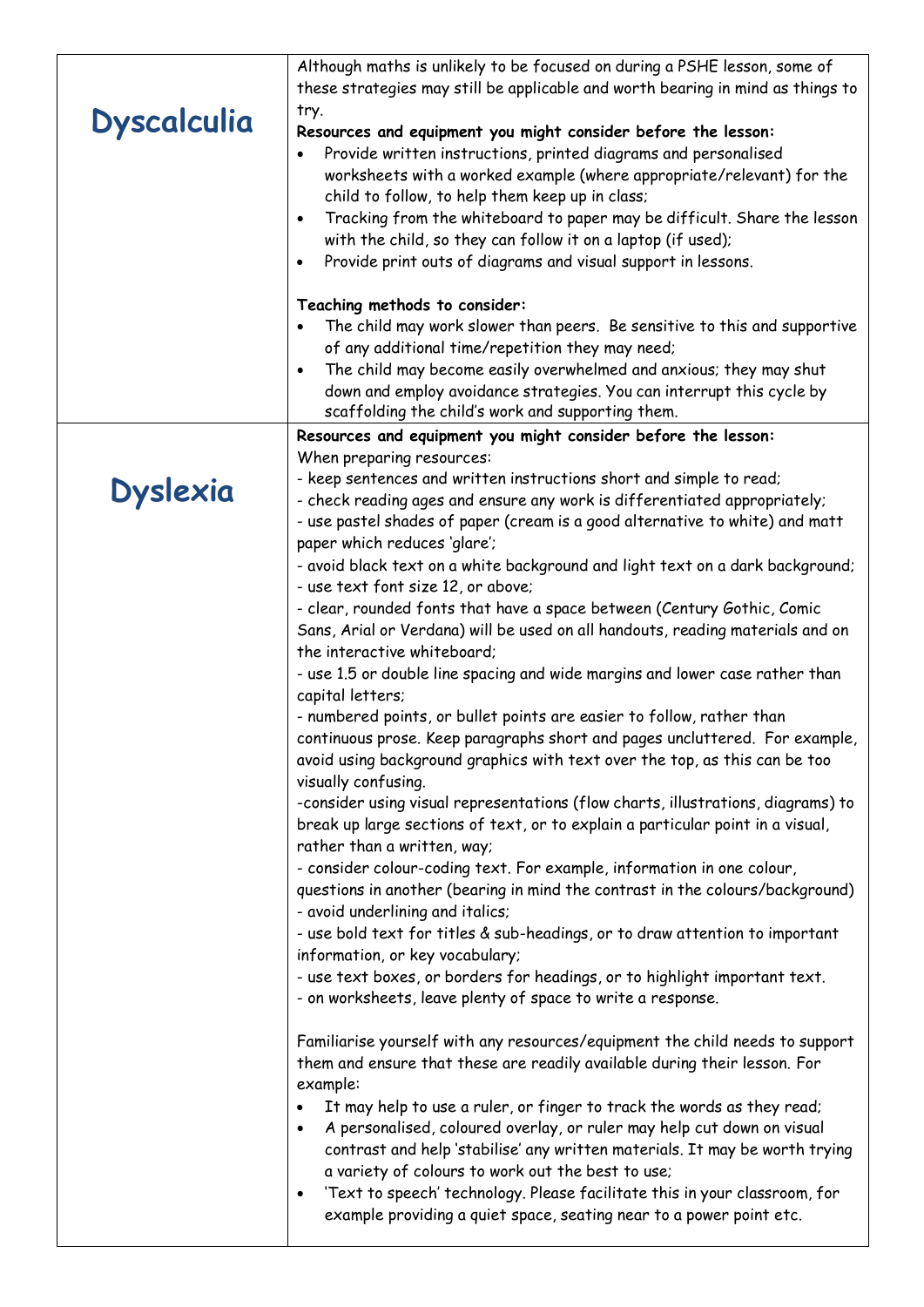|                   | Teaching methods to consider:                                                                                                                   |
|-------------------|-------------------------------------------------------------------------------------------------------------------------------------------------|
|                   | Help the child to learn and understand any specific vocabulary. This may                                                                        |
|                   | be done visually, practically and/or during a pre-teach session to build the                                                                    |
|                   | child's confidence before the lesson:                                                                                                           |
|                   | The child may prefer it if an adult (or supportive peer) reads through<br>$\bullet$                                                             |
|                   | questions with them;                                                                                                                            |
|                   | Be supportive of the child if they don't want to read aloud in front of the<br>$\bullet$                                                        |
|                   | class (either offering to read it for them, asking a friend to read it, or                                                                      |
|                   | checking with them beforehand if they would like it shared).                                                                                    |
|                   | Classroom environment/set up:                                                                                                                   |
|                   | Provide a large space for the child to work in. This will allow the child<br>$\bullet$                                                          |
|                   | room to move and remain active when completing a task. They may also                                                                            |
| <b>Dyspraxia</b>  | prefer to stand when handling any equipment/physical resources.                                                                                 |
|                   | Resources and equipment you might consider before the lesson:                                                                                   |
|                   | Provide part-prepared handouts to reduce unnecessary writing and lists                                                                          |
|                   | of key concepts; or vocabulary;                                                                                                                 |
|                   | Consider alternatives to writing - word processors, Dictaphones, scribe<br>٠                                                                    |
|                   | etc:                                                                                                                                            |
|                   | Special equipment eg: looped scissors, rulers with handles etc may help;<br>$\bullet$                                                           |
|                   | Provide a lesson breakdown and tick list to help the child organise their<br>$\bullet$                                                          |
|                   | time and take responsibility for their work;                                                                                                    |
|                   | Write instructions for any activities, using different colours for each<br>$\bullet$<br>line:                                                   |
|                   | Provide templates with headings to help the child structure their work;<br>$\bullet$                                                            |
|                   | Prepare diagrams to label, as copying and drawing neatly can be<br>$\bullet$                                                                    |
|                   | challenging;                                                                                                                                    |
|                   | Provide an equipment list and encourage the child to only get out what                                                                          |
|                   | they need.                                                                                                                                      |
|                   | Teaching methods to consider:                                                                                                                   |
|                   | Clarify rules and expectations, using unambiguous language;<br>$\bullet$                                                                        |
|                   | Allow extra time to complete work, with movement breaks when needed;<br>٠                                                                       |
|                   | Allow time to settle, especially if the lesson is after a breaktime/<br>٠                                                                       |
|                   | lunchtime, as transitions are challenging;                                                                                                      |
|                   | Give the child plenty of warning that the lesson is due to end and allow<br>$\bullet$                                                           |
|                   | them additional time to pack up to leave (or get ready for the next                                                                             |
|                   | lesson).                                                                                                                                        |
|                   | Classroom environment/set up:                                                                                                                   |
|                   | Speak to the child privately, before a lesson begins, to find out where                                                                         |
|                   | they would prefer to sit and if there is anything else that can be done to                                                                      |
| Hearing           | help them;                                                                                                                                      |
| <b>Impairment</b> | Discreetly check that the child is wearing a hearing aid (if applicable) and<br>٠                                                               |
|                   | frequently check-in with the child that they are hearing and                                                                                    |
|                   | understanding;                                                                                                                                  |
|                   | Be aware of seating arrangements to suit the child's specific needs, for<br>$\bullet$                                                           |
|                   | example if they are reliant on lip reading etc (ie seated towards the                                                                           |
|                   | front of the classroom with an unobstructed view, or with their good ear                                                                        |
|                   | facing outwards into the classroom);                                                                                                            |
|                   | Ensure that any background noise is minimised and control class/group<br>$\bullet$<br>discussions, so that only one person is speaking at once; |
|                   |                                                                                                                                                 |
|                   | Resources and equipment you might consider before the lesson:                                                                                   |
|                   | Ensure any videos/films used are captioned, or a suitable alternative way                                                                       |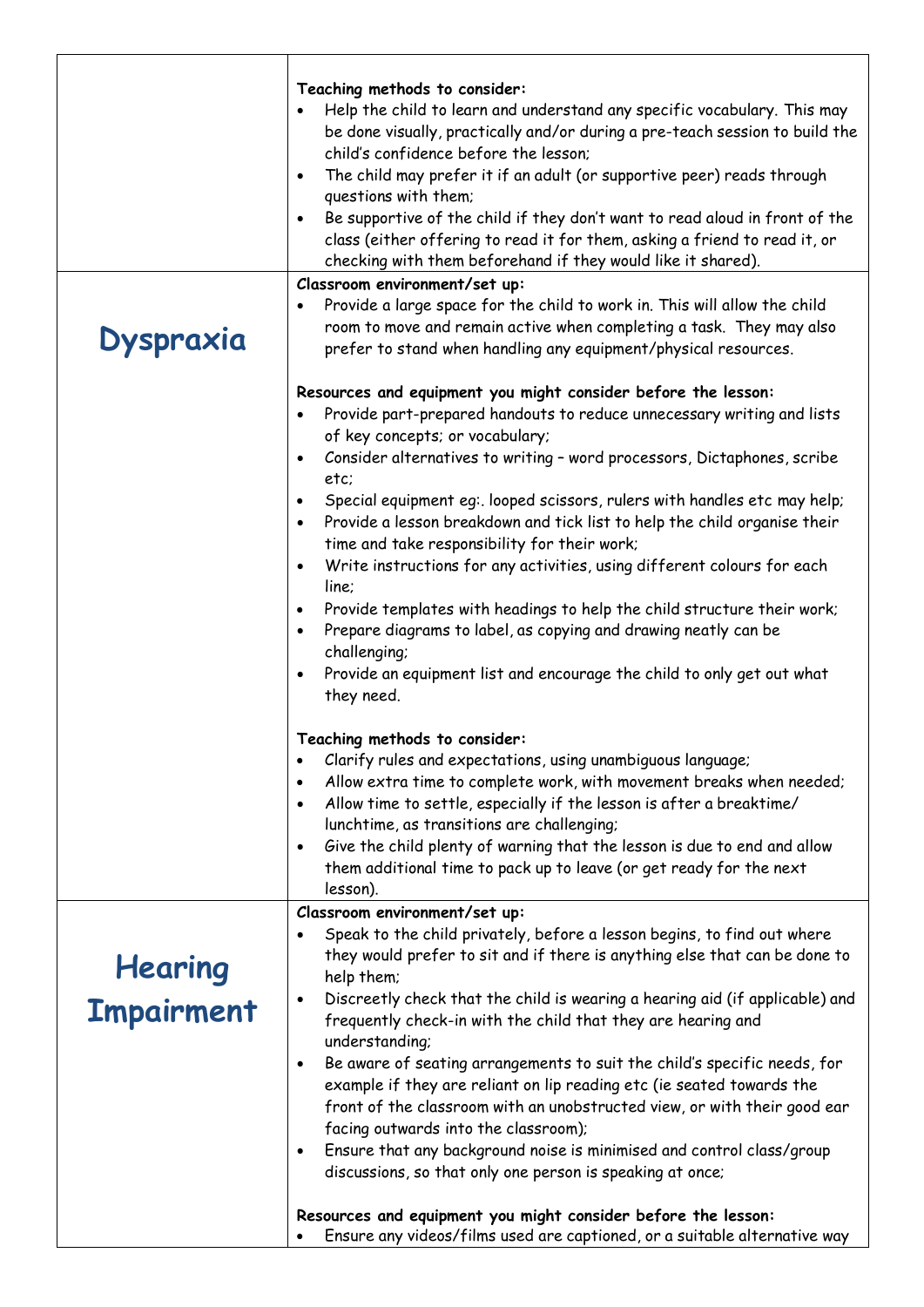|                     | is provided;<br>Provide any important information/instructions about the lesson in<br>$\bullet$<br>writing, as well as verbally. In addition, provide (in a written format) any<br>lists of subject-specific vocabulary and technical terms;<br>Consider sharing the lesson with the child's laptop (if they use one) and<br>$\bullet$<br>allow them to use headphones and the built-in assistive technology.                                                                                                                                                                                                                                                                                                                                                                                                                                                                                                                                                                                                                                               |
|---------------------|-------------------------------------------------------------------------------------------------------------------------------------------------------------------------------------------------------------------------------------------------------------------------------------------------------------------------------------------------------------------------------------------------------------------------------------------------------------------------------------------------------------------------------------------------------------------------------------------------------------------------------------------------------------------------------------------------------------------------------------------------------------------------------------------------------------------------------------------------------------------------------------------------------------------------------------------------------------------------------------------------------------------------------------------------------------|
|                     | Teaching methods to consider:<br>Repeat clearly any questions asked by other students in class before<br>giving a response;<br>Assist with lip reading by doing the following:<br>$\bullet$<br>- ensure your face is clearly visible at all times when speaking and<br>sitting directly opposite the child whenever possible;<br>- seating the child so that they can see others in the class (where<br>possible);<br>- ensuring the lighting is adjusted so that it is not too dark;<br>- providing written materials for all lessons, so that the child is not<br>having to lip read and take notes from the whiteboard;<br>Be aware of the specific circumstances for the child and adapt<br>$\bullet$<br>accordingly. For example: if they acquired their hearing loss early in life,<br>they may have associated literacy issues and need additional support with<br>reading and interpreting information. If they have associated speech<br>issues, they may need support with reading out their work, or may prefer<br>an adult to read it for them. |
|                     | Classroom environment/set up:                                                                                                                                                                                                                                                                                                                                                                                                                                                                                                                                                                                                                                                                                                                                                                                                                                                                                                                                                                                                                               |
|                     | Let the child leave and return to the classroom discreetly and without<br>$\bullet$<br>having to get permission whenever they need the toilet (use a 'toilet pass'<br>if appropriate);                                                                                                                                                                                                                                                                                                                                                                                                                                                                                                                                                                                                                                                                                                                                                                                                                                                                      |
| Toileting<br>Issues | Sit the child close to the door so that they can leave the classroom,<br>$\bullet$                                                                                                                                                                                                                                                                                                                                                                                                                                                                                                                                                                                                                                                                                                                                                                                                                                                                                                                                                                          |
|                     | discreetly;<br>Appreciate that they may arrive late for lessons because of an urgent<br>$\bullet$<br>need to use a toilet;<br>Be aware that the child may need to take medication during school hours<br>and/or need extra meal breaks and provide a discreet/comfortable place<br>for them to do this;<br>Respect the child's need for privacy. They should decide how much<br>$\bullet$<br>teachers and other pupils are told about their condition.                                                                                                                                                                                                                                                                                                                                                                                                                                                                                                                                                                                                      |
|                     | Resources and equipment you might consider before the lesson:<br>If the child has a diagnosed medical condition, they will have an Individual<br>Healthcare Plan. Please make sure that you are familiar with this<br>document. The SENCO can give you access to this;<br>If the child has ongoing toileting issues, they will have an Intimate Care<br>$\bullet$<br>Plan. Please make sure that you are familiar with this document. The<br>SENCO can give you access to this.                                                                                                                                                                                                                                                                                                                                                                                                                                                                                                                                                                             |
|                     | Teaching methods to consider:<br>During more active sessions, try to be alert to the child's psychological<br>٠<br>needs and relationships with other children. Let them judge for<br>themselves if they wish to join in on a day-to-day basis - don't stop them<br>trying whatever they want to try. However, be aware that the child may<br>also try to push themselves, so that they don't let others down. Be<br>mindful of this and offer discreet support when/where needed;<br>Bending and stretching may bring on pain, or make pain worse.<br>$\bullet$<br>Teambuilding type activities/games can be particularly problematic;                                                                                                                                                                                                                                                                                                                                                                                                                     |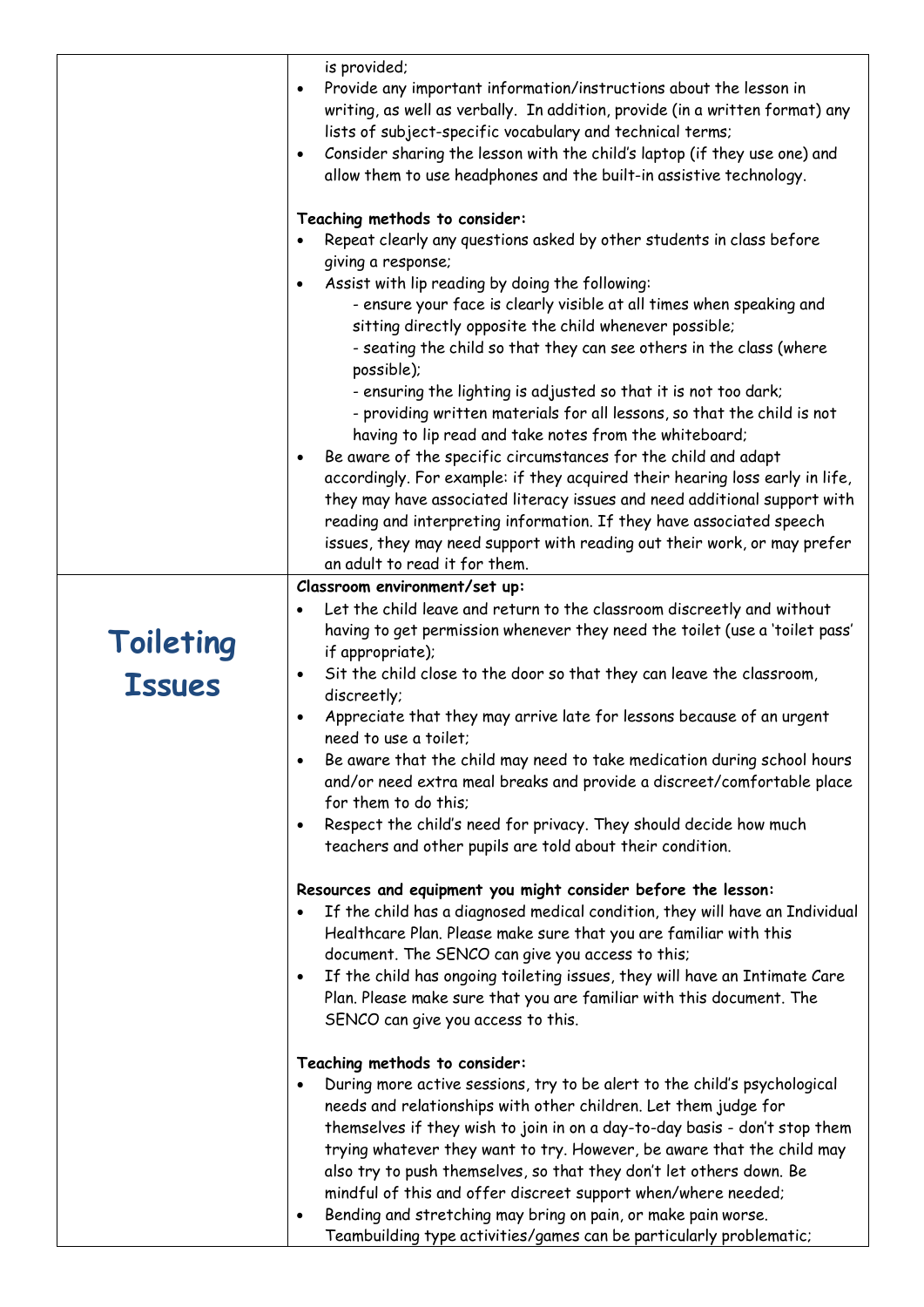|                       | Be mindful of other students teasing the child about my lack of stamina,<br>$\bullet$                                                                   |
|-----------------------|---------------------------------------------------------------------------------------------------------------------------------------------------------|
|                       | or their need for extra rests (for example during group activities/team                                                                                 |
|                       | building);                                                                                                                                              |
|                       | If the child is unwell at school, consider giving them time to rest rather<br>$\bullet$                                                                 |
|                       | than sending them home - they may be able to return to lessons later in                                                                                 |
|                       | the day.                                                                                                                                                |
| <b>Cognition and</b>  | Classroom environment/set up:                                                                                                                           |
|                       | Ensure all classroom adults give specific, targeted praise so the child<br>knows exactly what they are doing well;                                      |
| Learning              | The child will with visual and auditory memory for information, processes<br>$\bullet$                                                                  |
| Challenges            | and instructions. Ensure all classroom adults are aware of this and they<br>regularly check the child's understanding of questions and tasks. This will |
|                       | support the child with staying on track;                                                                                                                |
|                       | Carefully consider working pairings/small groups. Support the child with<br>$\bullet$                                                                   |
|                       | managing peer relationships effectively by providing a positive work<br>'buddy';                                                                        |
|                       | The child may appear immature and find it difficult to mix with their<br>$\bullet$                                                                      |
|                       | peer group. This may cause issues during more sensitive PSHE activities,                                                                                |
|                       | or group work. Ensure classroom adults are vigilant for any bullying and                                                                                |
|                       | encourage paired working, or group work, with positive role models;                                                                                     |
|                       | The child may appear needy with an over-reliance on adult help and<br>$\bullet$                                                                         |
|                       | support. Encourage and support the child's independence and confidence                                                                                  |
|                       | by making the curriculum/tasks accessible to them.                                                                                                      |
|                       | Resources and equipment you might consider before the lesson:                                                                                           |
|                       | Plan self-checks for the child at each stage of a task; with the use of a<br>$\bullet$                                                                  |
|                       | tick list, so that the child knows what is expected of them;                                                                                            |
|                       | Support the child to overcome problems with understanding instructions<br>$\bullet$                                                                     |
|                       | and task requirements by using visual timetables and prompt cards with                                                                                  |
|                       | pictures as reminders of the steps needed to complete the task;                                                                                         |
|                       | Provide a word bank, with key vocabulary for the topic/area being<br>$\bullet$                                                                          |
|                       | studied;                                                                                                                                                |
|                       | Provide key words with pictures/symbols to help with the child's memory;<br>$\bullet$                                                                   |
|                       | Provide a writing frame to help structure work;<br>$\bullet$                                                                                            |
|                       | Keep Powerpoints slides simple and uncluttered. Highlight key<br>$\bullet$                                                                              |
|                       | information.                                                                                                                                            |
|                       |                                                                                                                                                         |
|                       | Teaching methods to consider:                                                                                                                           |
|                       | Carefully plan & differentiate work, breaking it down into small                                                                                        |
|                       | manageable tasks;                                                                                                                                       |
|                       | Provide time to consider questions, process & formulate an answer. Slow<br>$\bullet$<br>down and/or reduce the number of words that you use;            |
|                       | Go over key vocabulary and ideas with to check understanding;<br>$\bullet$                                                                              |
|                       | Physically demonstrate tasks, rather than relying on verbal instructions;<br>$\bullet$                                                                  |
|                       | Repeat information in different ways, varying the vocabulary you use.<br>$\bullet$                                                                      |
|                       | Also, keep instructions simple;                                                                                                                         |
|                       | Use structured questioning to support and help the child to answer by<br>$\bullet$<br>scaffolding their response;                                       |
|                       | Encourage the child to make a mind map, or other visual representation of<br>$\bullet$                                                                  |
|                       | what they already know and use that as a starting point to teach next<br>steps.                                                                         |
|                       | Classroom environment/set up:                                                                                                                           |
| Speech,<br>Language & | Create a relaxed, safe and friendly environment with lots of<br>$\bullet$                                                                               |
|                       | opportunities to talk. Not too noisy;                                                                                                                   |
|                       | Provide plenty of opportunities for the child to communicate in a small                                                                                 |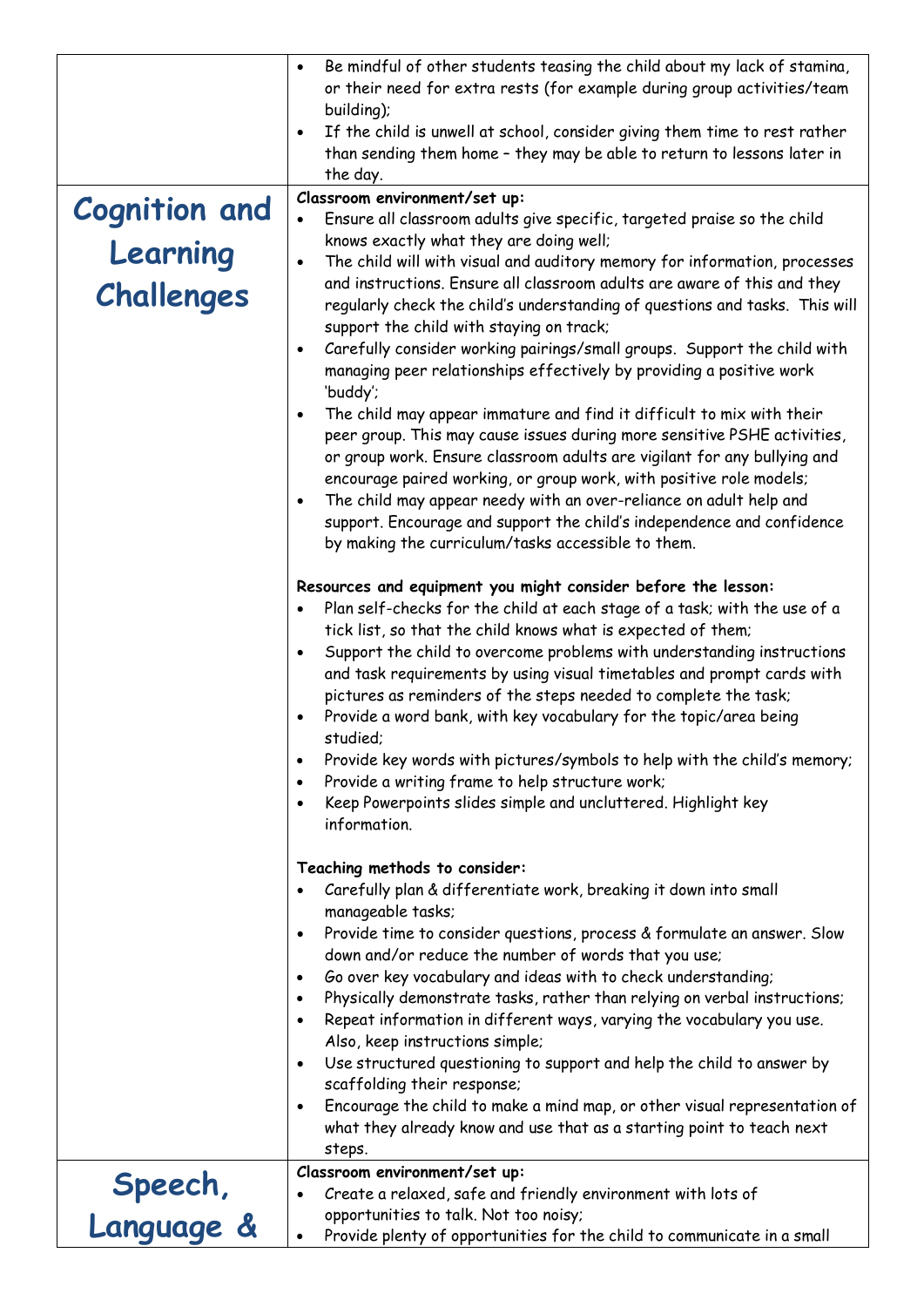| <b>Communication</b> | group (they will be less confident working in a big group and will be less<br>involved);                                                                 |
|----------------------|----------------------------------------------------------------------------------------------------------------------------------------------------------|
|                      | Carefully consider any pairings or groupings and include good<br>$\bullet$                                                                               |
| <b>Needs</b>         | communication role models for the child to copy;                                                                                                         |
|                      | Ensure all adults respond positively to any attempt the child makes at<br>$\bullet$                                                                      |
|                      | communication - not just speech. Role model this positive response for                                                                                   |
|                      | the child's peers to copy;                                                                                                                               |
|                      | Listen carefully to what the child says, so that they don't need to repeat<br>$\bullet$<br>themselves;                                                   |
|                      | Provide a low distraction/quiet area for the child's group/pair to work so<br>$\bullet$<br>they can focus on their communication;                        |
|                      | Regularly check understanding and encourage the child to identify what<br>$\bullet$                                                                      |
|                      | they can/cannot understand.                                                                                                                              |
|                      | Resources and equipment you might consider before the lesson:                                                                                            |
|                      | Use signs, symbols and visual timetables to support communication;<br>$\bullet$                                                                          |
|                      | Use visual displays (objects and pictures) that can be used to support<br>$\bullet$<br>understanding;                                                    |
|                      | Provide a visual guide to the lesson, eg a check list, or pictures to aid<br>$\bullet$                                                                   |
|                      | understanding.                                                                                                                                           |
|                      | Teaching methods to consider:                                                                                                                            |
|                      | Be aware of the specific communication difficulties the child may have -<br>$\bullet$                                                                    |
|                      | it may be a processing disorder;                                                                                                                         |
|                      | Be aware of the level of language the child is using - use a similar level to<br>$\bullet$<br>ensure they understand;                                    |
|                      | Do not rush, or interrupt the child as this means they have to begin<br>$\bullet$                                                                        |
|                      | processing all over again from the beginning, causing frustration!                                                                                       |
|                      | Slow down your rate of speech by using pausing and give the child lots of<br>$\bullet$<br>time to process and reply - be prepared to wait for an answer; |
|                      | Allow time for the child to finish what they are saying, don't finish it for<br>$\bullet$                                                                |
|                      | them;                                                                                                                                                    |
|                      | Keep language simple by breaking long sentences into short separate<br>ideas;                                                                            |
|                      | Provide plenty of repetition (activities and vocabulary);<br>$\bullet$                                                                                   |
|                      | Use non-verbal clues to back up what you are saying eq: gesture;<br>$\bullet$                                                                            |
|                      | Ensure adults are providing a clear language model and expand what the<br>$\bullet$                                                                      |
|                      | child says, by repeating their words back to them correctly, without                                                                                     |
|                      | pointing out their errors;<br>Reduce the number of questions you ask and make sure you give time to<br>$\bullet$                                         |
|                      | answer;                                                                                                                                                  |
|                      | If you do need to ask questions in front of the class, try to use closed<br>$\bullet$                                                                    |
|                      | questions, as these require only a 'yes'/'no' answer, which will reduce<br>anxiety.                                                                      |
|                      | Classroom environment/set up:                                                                                                                            |
|                      | Be aware of (and familiar with) the various forms in which Tourette                                                                                      |
|                      | Syndrome can present.                                                                                                                                    |
|                      | Common vocal tics are: coughing, grunting, sniffing, throat clearing, shrieking,                                                                         |
| Tourette<br>Syndrome | whistling, spitting, animal sounds and echolalia (repeating others' words, or                                                                            |
|                      | phrases).<br>Common motor tics are: eye blinking (excessively, or in an unusual pattern),                                                                |
|                      | echopraxia (imitating others' actions), self-injurious behaviours involving                                                                              |
|                      | touching, biting, hitting, pulling out eyelashes/hair, smelling/sniffing things.                                                                         |
|                      | Being aware of the particular type of tic (s) presented by the child, will also                                                                          |
|                      | help you to be aware of the impact on the child's learning and how they can                                                                              |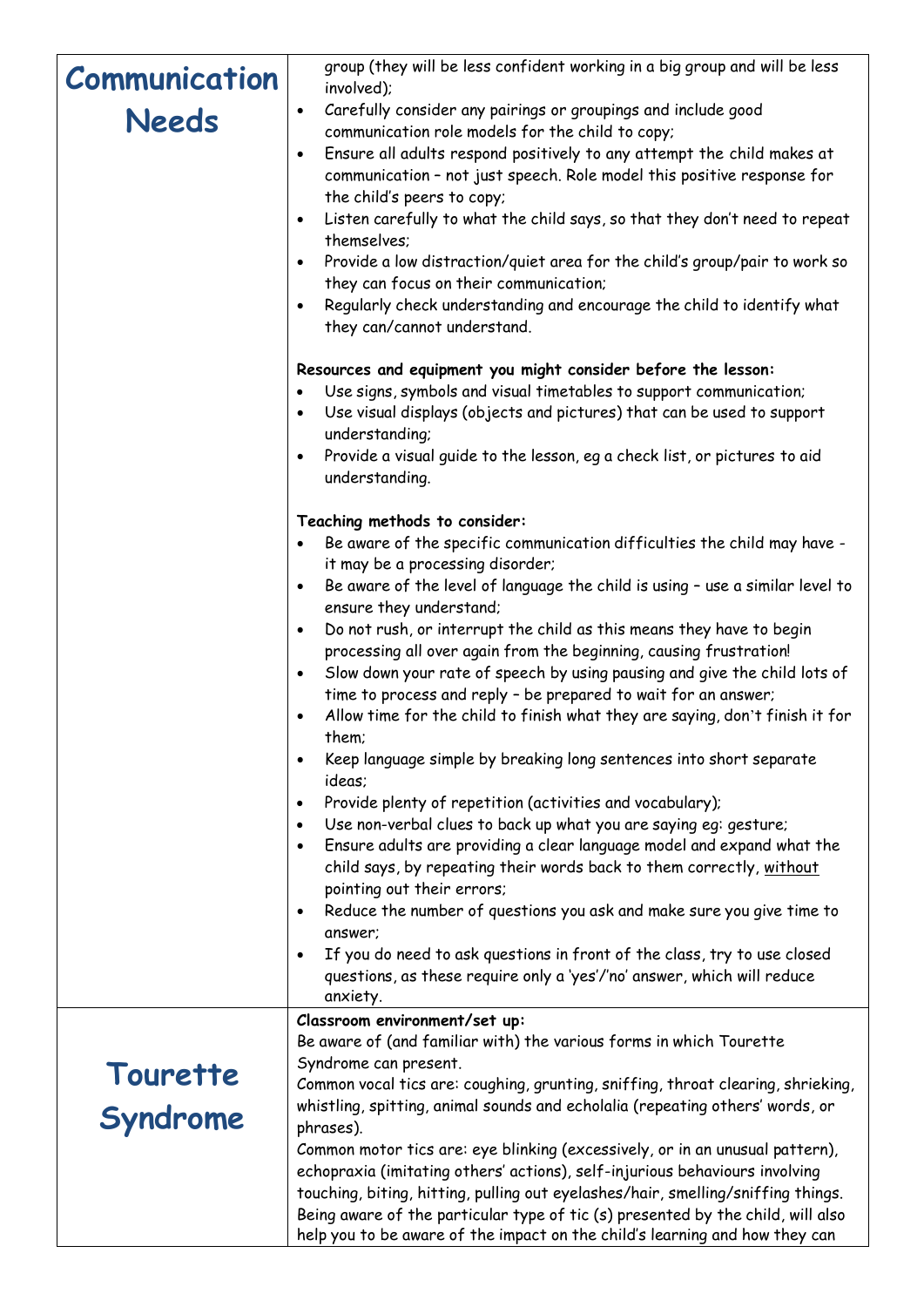|                    | access the learning in the classroom. For example:<br>Motor tics of the eyes, head or neck may interfere with reading and<br>affect handwriting, or the ability to write for prolonged periods of time;<br>Motor and vocal tics may make the child reluctant to read aloud,<br>$\bullet$                                                                                                                                                                                                                                                                                             |
|--------------------|--------------------------------------------------------------------------------------------------------------------------------------------------------------------------------------------------------------------------------------------------------------------------------------------------------------------------------------------------------------------------------------------------------------------------------------------------------------------------------------------------------------------------------------------------------------------------------------|
|                    | ask/answer questions, or ask for help. Be understanding of this and<br>support the child to feel involved and able to participate;<br>Thought tics inhibit auditory processing. Be mindful and do not assume<br>$\bullet$                                                                                                                                                                                                                                                                                                                                                            |
|                    | the child is intentionally not listening.                                                                                                                                                                                                                                                                                                                                                                                                                                                                                                                                            |
|                    | Tics can be triggered, or increased by stress, excitement or relaxation (all of<br>these emotional states may be experiences during PSHE type activities and<br>lessons, especially as some of the subjects covered may be of a sensitive<br>nature). Ensure that all adults in the room are mindful to filter out their<br>emotional reaction and instead listen and respond with support and<br>understanding. It is not helpful ask the child to stop their tics, as they are<br>involuntary. Being asked to suppress them is stressful and will cause an<br>increase in the tic. |
|                    | Furthermore, it will mean the child is unable to engage with what is going<br>on around them. Similarly, try not to ask the child not to do something, as<br>it will instantly turn into a compulsion. Because TS can be suggestible, if<br>classmates discover 'the trigger', they may use this to make the child tic.<br>Please try and prevent this happening;<br>Ignoring tics avoids drawing any unnecessary attention towards them;<br>$\bullet$                                                                                                                               |
|                    |                                                                                                                                                                                                                                                                                                                                                                                                                                                                                                                                                                                      |
|                    | Teaching methods to consider:<br>The child may have a poor attention span, fail to complete tasks, be easily<br>٠                                                                                                                                                                                                                                                                                                                                                                                                                                                                    |
|                    | distracted, unable to listen, fidgety and impulsive. To support them,<br>provide a structure (schedule/tick list) to assist with planning,                                                                                                                                                                                                                                                                                                                                                                                                                                           |
|                    | organisation, time management and initiation of tasks;<br>Be mindful when planning activities, that the child may experience<br>$\bullet$                                                                                                                                                                                                                                                                                                                                                                                                                                            |
|                    | sensory processing difficulties, where they may be either over-<br>responsive, or under responsive to sensory stimuli, eg: noise, clothing,<br>textures.                                                                                                                                                                                                                                                                                                                                                                                                                             |
|                    | Classroom environment/set up:                                                                                                                                                                                                                                                                                                                                                                                                                                                                                                                                                        |
| <b>Experienced</b> | Ensure you are very familiar with the child's past experiences and<br>context, as this will help you understand their behaviour;                                                                                                                                                                                                                                                                                                                                                                                                                                                     |
| Trauma             | Ensure all classroom adults take a a non-confrontational, trauma-informed<br>$\bullet$<br>approach. A discreet, understanding and reassuring approach from all                                                                                                                                                                                                                                                                                                                                                                                                                       |
|                    | classroom adults is vital;                                                                                                                                                                                                                                                                                                                                                                                                                                                                                                                                                           |
|                    | Provide a safe, consistent and warm classroom environment. Incorporate<br>$\bullet$<br>as many opportunities for humour and laughter in lessons as possible (as                                                                                                                                                                                                                                                                                                                                                                                                                      |
|                    | laughter reduces the traumatic response in the brain);<br>Ensure the school day has clear expectations for behaviour and<br>$\bullet$                                                                                                                                                                                                                                                                                                                                                                                                                                                |
|                    | structure, as this will help provide a predictable environment, necessary<br>for the child to feel secure enough to participate and access the learning;                                                                                                                                                                                                                                                                                                                                                                                                                             |
|                    | Classroom adults need to be emotionally available and able to support and<br>$\bullet$                                                                                                                                                                                                                                                                                                                                                                                                                                                                                               |
|                    | coach the child in ways to calm themselves and manage emotions, as well                                                                                                                                                                                                                                                                                                                                                                                                                                                                                                              |
|                    | as opportunities to practise de-escalating when they feel overwhelmed;<br>Ensure adults are vigilant to and mindful of any trigger points for the<br>$\bullet$                                                                                                                                                                                                                                                                                                                                                                                                                       |
|                    | child, as this will help de-escalate emotional situations;                                                                                                                                                                                                                                                                                                                                                                                                                                                                                                                           |
|                    | Very carefully check through the lesson content prior to the session and<br>$\bullet$<br>look at it through the eyes of the child's context and background. There                                                                                                                                                                                                                                                                                                                                                                                                                    |
|                    | may be obvious trigger points that can be planned for and managed prior<br>to the lesson, with some elements needing to be avoided. Equally, there                                                                                                                                                                                                                                                                                                                                                                                                                                   |
|                    | may be trigger points in the lesson, which may not be so clear from the<br>outside. Ensure that the classroom environment, available adults and                                                                                                                                                                                                                                                                                                                                                                                                                                      |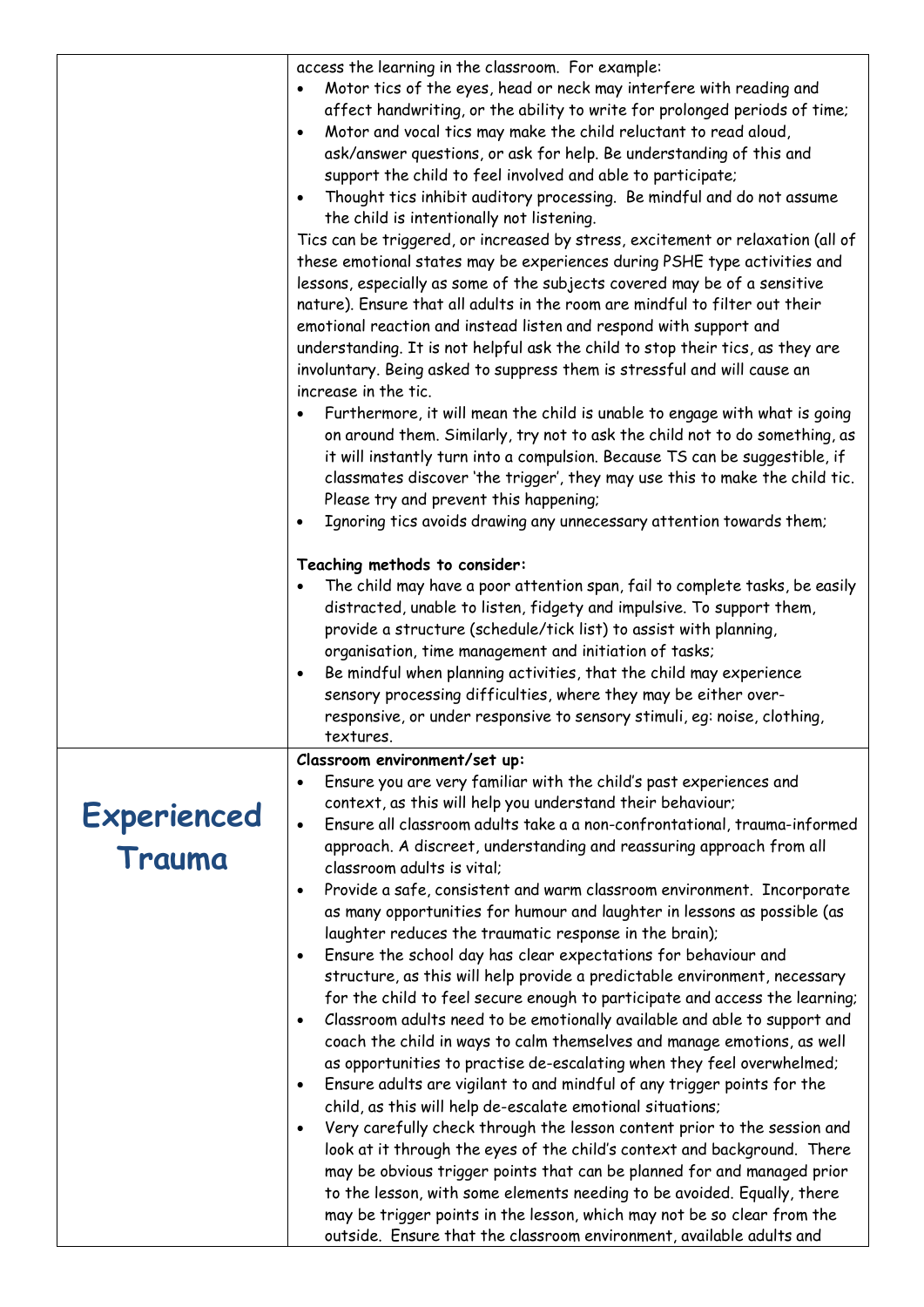|                                    | overall support for the child is strongly in place should this arise.<br>Resources and equipment you might consider before the lesson:<br>Provide a safe and familiar breakout space for the child to use during<br>times when they feel overwhelmed or emotionally dysregulated. The child<br>may also need access to a space to exercise, so that they can have<br>regular learning breaks;<br>Consider the use of a 'help' card (or small item) for the child to use to<br>$\bullet$<br>signal that they are finding the situation tricky, without having to<br>vocalise any details;<br>Have consistent expectations and behaviour plans in place that are based<br>$\bullet$<br>on reward systems, not punishment.                                                                                                                                                                                                                                                                                                                                                                                                                                                                                                                                                                                         |
|------------------------------------|-----------------------------------------------------------------------------------------------------------------------------------------------------------------------------------------------------------------------------------------------------------------------------------------------------------------------------------------------------------------------------------------------------------------------------------------------------------------------------------------------------------------------------------------------------------------------------------------------------------------------------------------------------------------------------------------------------------------------------------------------------------------------------------------------------------------------------------------------------------------------------------------------------------------------------------------------------------------------------------------------------------------------------------------------------------------------------------------------------------------------------------------------------------------------------------------------------------------------------------------------------------------------------------------------------------------|
|                                    | Teaching methods to consider:                                                                                                                                                                                                                                                                                                                                                                                                                                                                                                                                                                                                                                                                                                                                                                                                                                                                                                                                                                                                                                                                                                                                                                                                                                                                                   |
|                                    | The PACE approach should be used, using playfulness, acceptance,<br>curiosity and empathy to understand emotions and behaviour. Lesson<br>plans may need to be adapted/differentiated to include these elements;<br>Be extremely mindful and vigilant throughout the lesson, as some of the<br>$\bullet$<br>content of PSHE lessons can be very personal, maybe covering memories,<br>families, emotions etc, all of which are likely potential trigger points.<br>Equally, something which doesn't seem connected on the surface, may be<br>a trigger for the child in some way;<br>Slow yourself down when talking, as this will appear non-threatening: talk<br>$\bullet$<br>slower, use a lower pitch for your voice, don't use complex sentences,<br>minimise body movements;<br>During activities, teach and model positive self-talk to encourage self-<br>$\bullet$<br>belief. Help the child to see that making a mistake is considered a<br>necessary part of learning and that minor mistakes will not incur adult<br>anger, or punishment;<br>Ensure you use plenty of positive reinforcements, rewards, role modelling<br>$\bullet$<br>with the child (while actively ignore any negative behaviour);<br>Use collaborative problem-solving during activities, so that the child feels<br>$\bullet$ |
|                                    | in control.                                                                                                                                                                                                                                                                                                                                                                                                                                                                                                                                                                                                                                                                                                                                                                                                                                                                                                                                                                                                                                                                                                                                                                                                                                                                                                     |
|                                    | Classroom environment/set up:                                                                                                                                                                                                                                                                                                                                                                                                                                                                                                                                                                                                                                                                                                                                                                                                                                                                                                                                                                                                                                                                                                                                                                                                                                                                                   |
| <b>Visual</b><br><b>Impairment</b> | Keep your classroom visually uncluttered and reduce the number of<br>objects in the immediate working area;<br>Be mindful of seating arrangements and discuss any preferences with the<br>$\bullet$<br>child. For example, they may prefer to work at close distances, (such as<br>sitting closer to the board), or move the object closer to them, (such as                                                                                                                                                                                                                                                                                                                                                                                                                                                                                                                                                                                                                                                                                                                                                                                                                                                                                                                                                    |
|                                    | people getting closer when talking);<br>Be aware of the specific circumstances of the child, for example:<br>$\bullet$<br>- If they are sensitive to light and glare, control the light in the<br>classroom using blinds, sit the child with their back to windows and<br>reduce the glare on surfaces;<br>- The child may need to be seated near natural light, where possible;<br>- The child may need to use a lamp, which should be places behind their<br>shoulder on the opposite side to their writing hand and/or on the same<br>side of their stronger eye;<br>- They may need to wear a hat/visors, or sunglasses even when staying<br>indoors. Be sensitive to this and mindful of other pupils comments/<br>reactions surrounding this;<br>- High contrast objects/pictures may be beneficial. As best practice on<br>handouts/presentations, black & white give the highest contrast. Do not<br>use dark colours together (like blue and green). Avoid using white & grey<br>with other light colours. Avoid pastel colours next to each other. In<br>addition, avoid the use of red or green pens on the whiteboard, as these                                                                                                                                                                     |